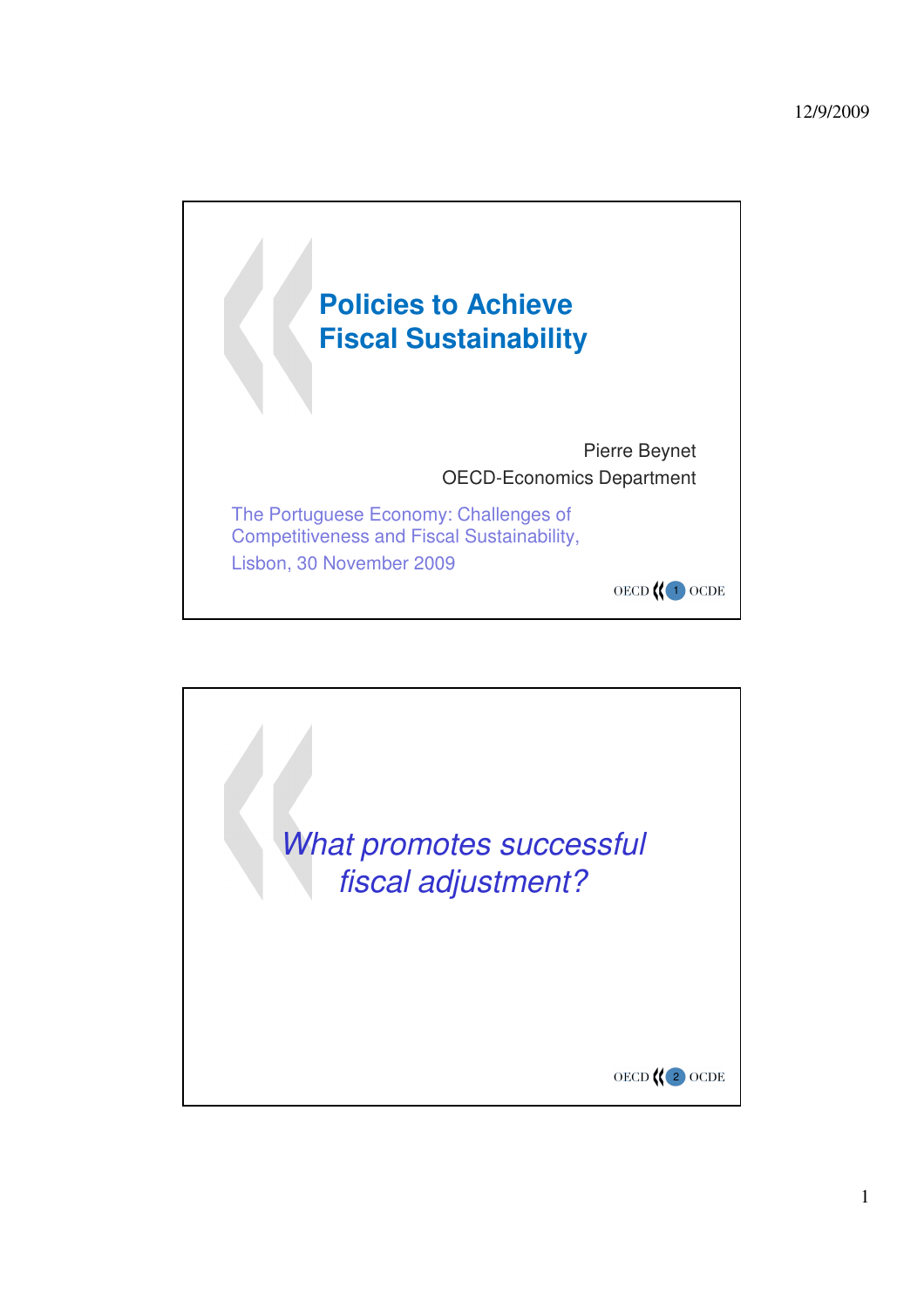



2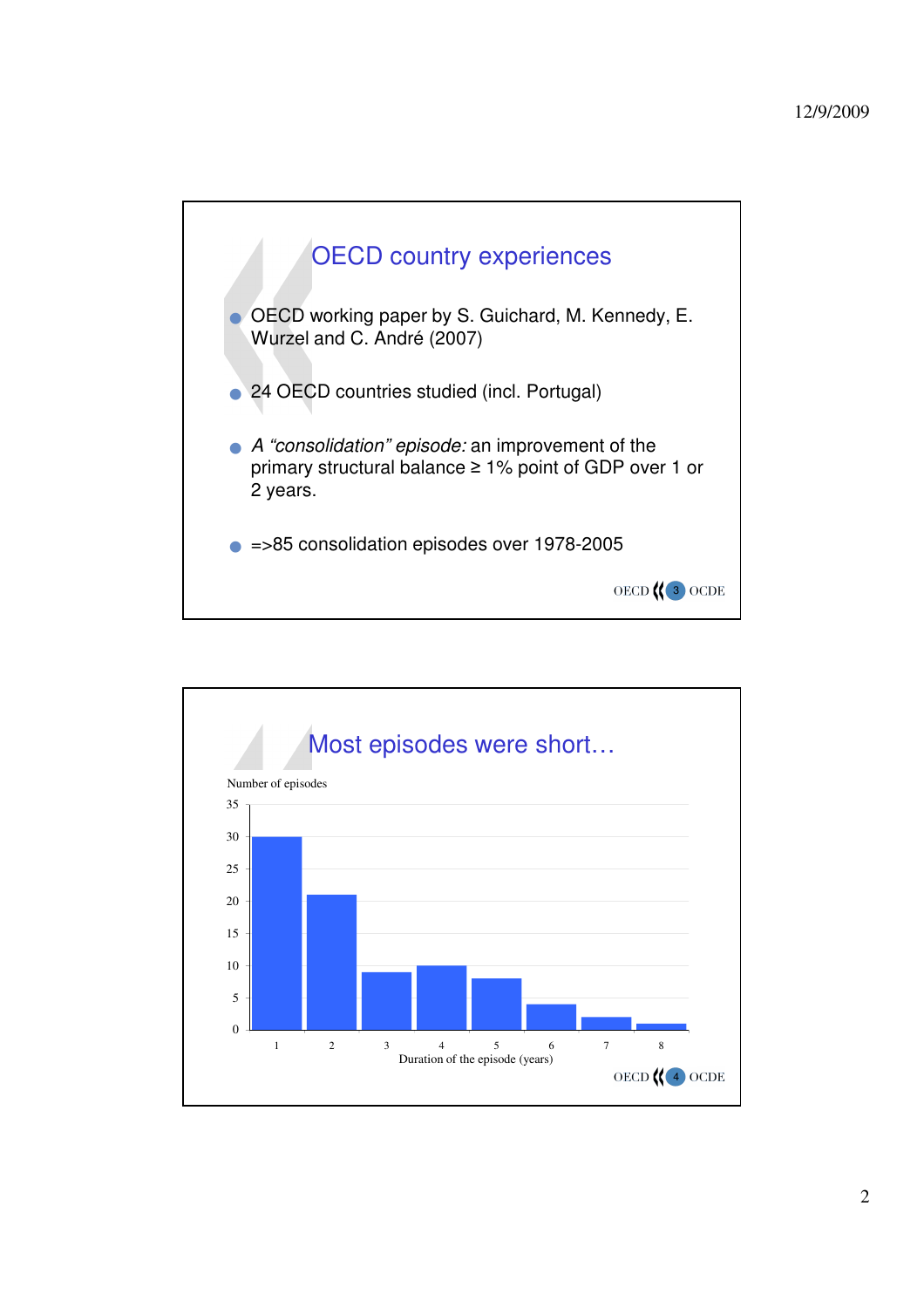

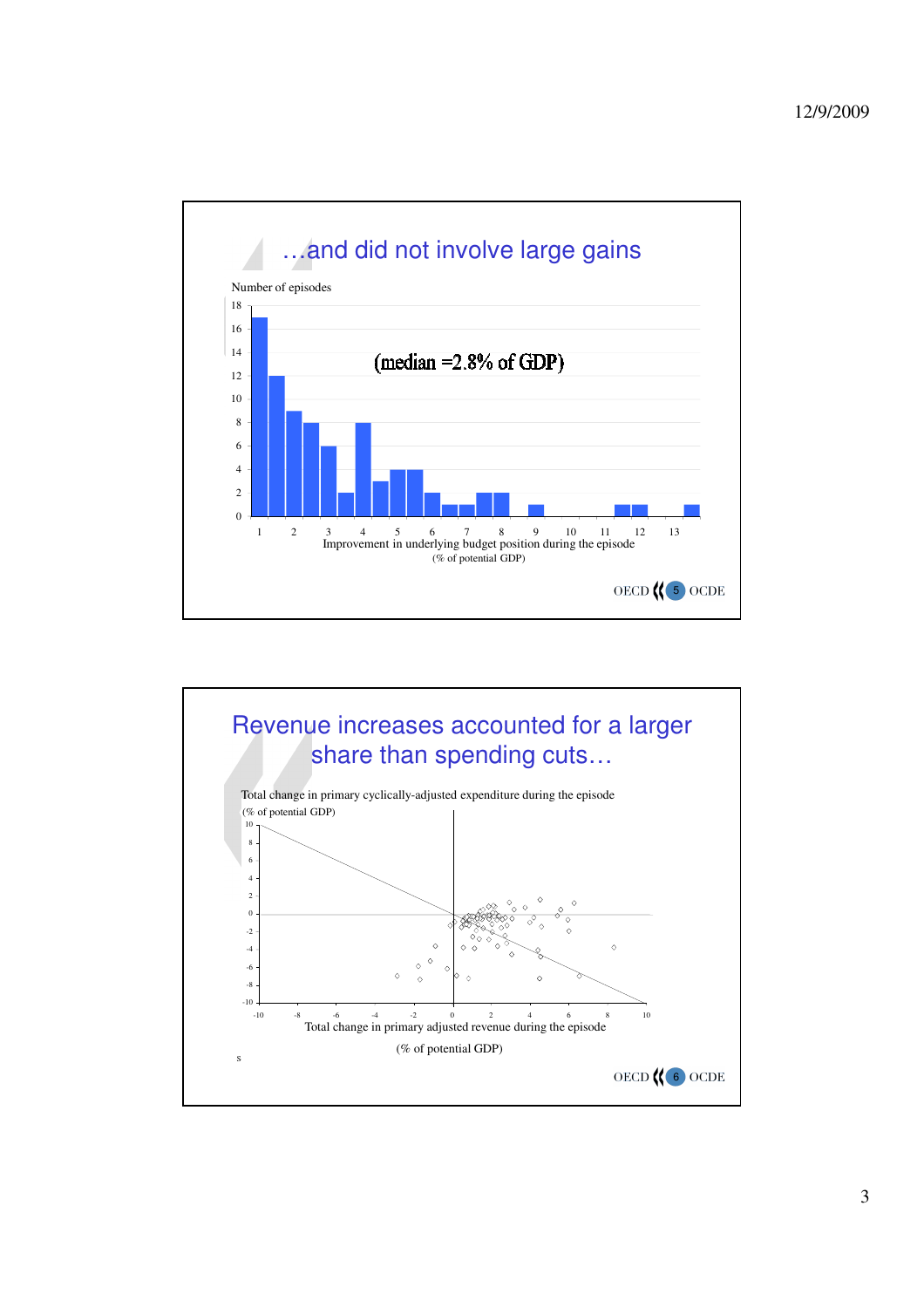| Success was uneven                             |                    |     |
|------------------------------------------------|--------------------|-----|
| <b>Criteria for success</b>                    | % of success cases |     |
| 1. Stabilisation of the<br>debt-to-GDP ratio   | 53%                |     |
| $2. = 1. + maintained$ for at<br>least 2 years | 41%                |     |
| 3. No substantial<br>backtracking              | 49%                | CDE |

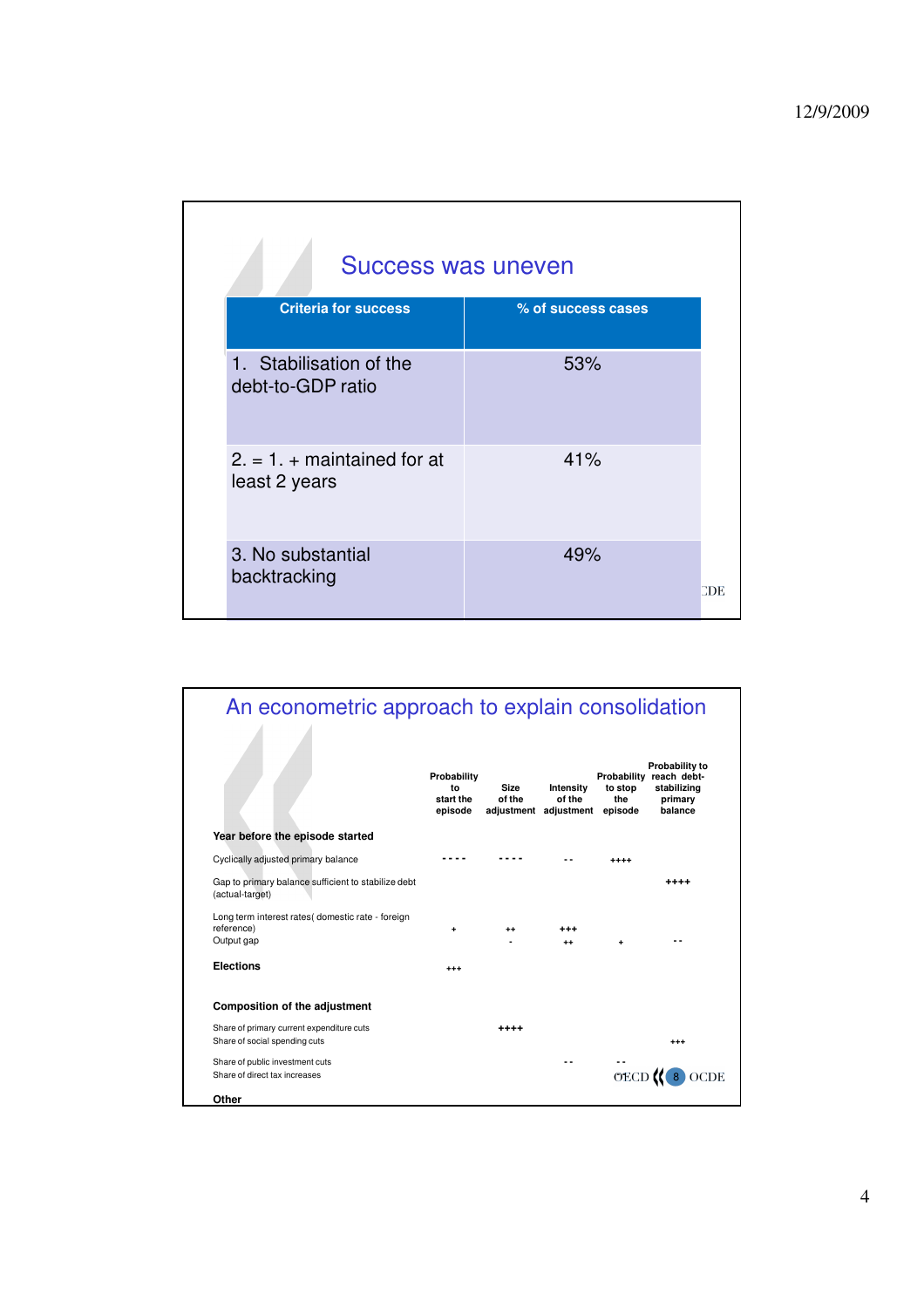

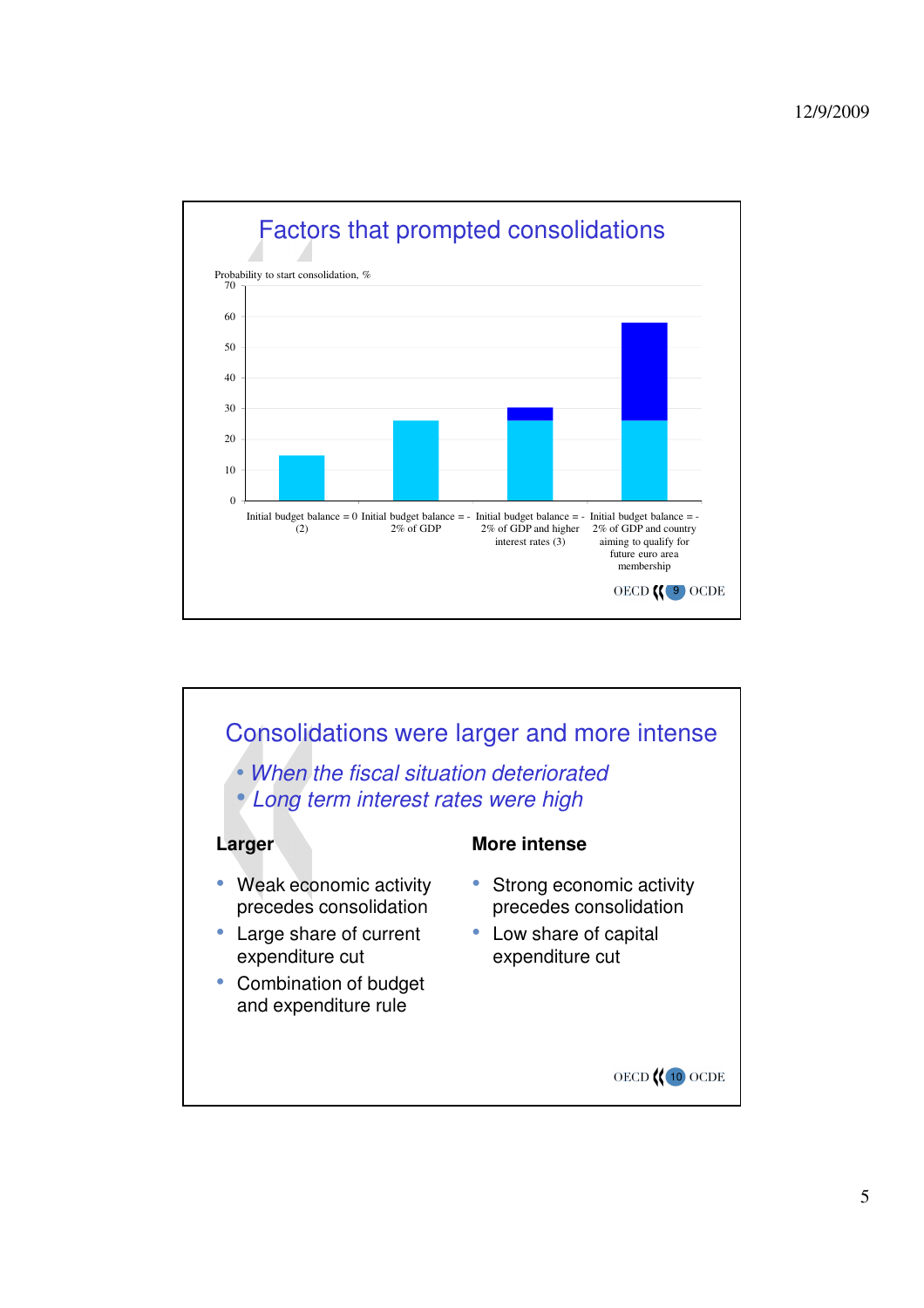

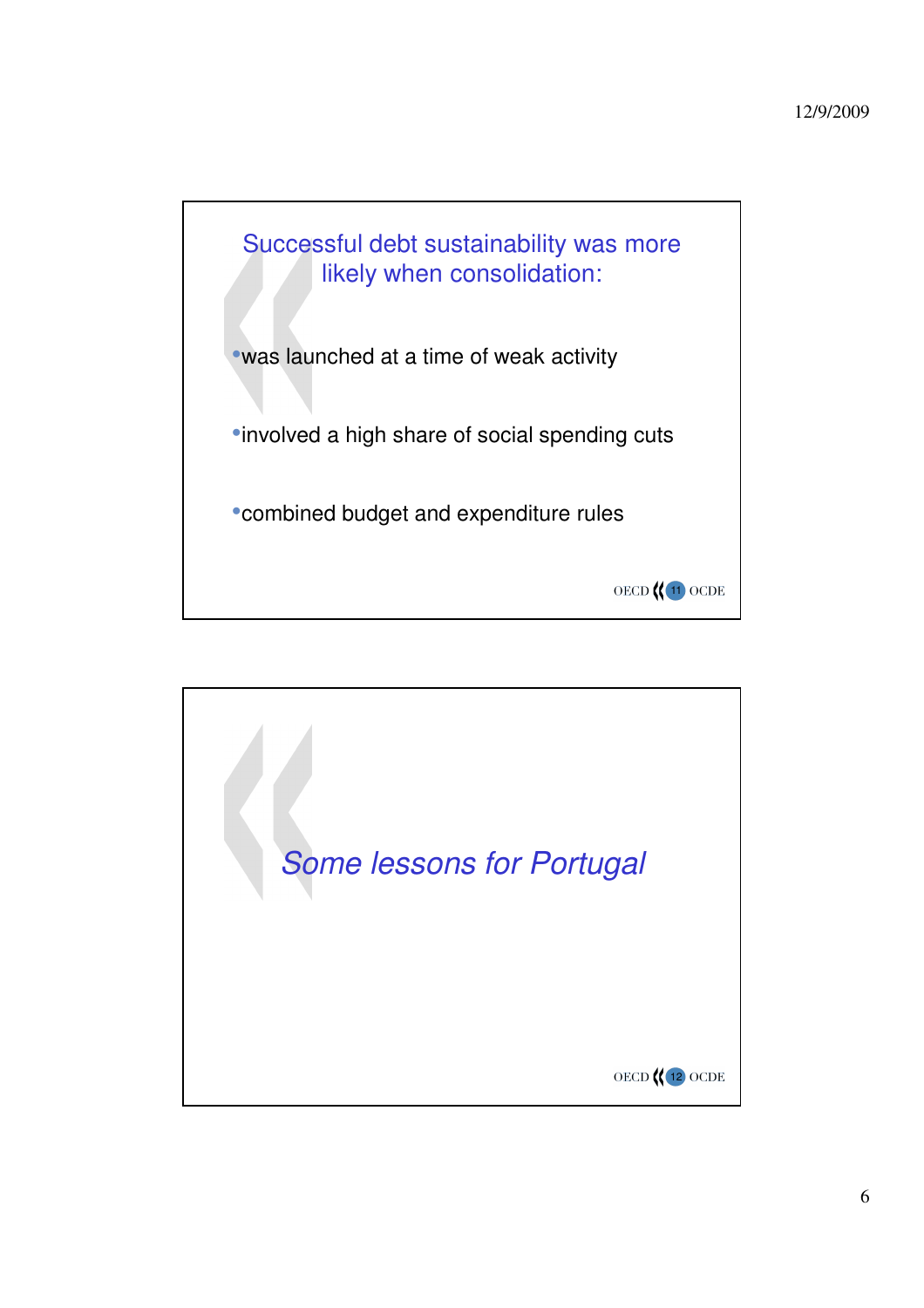

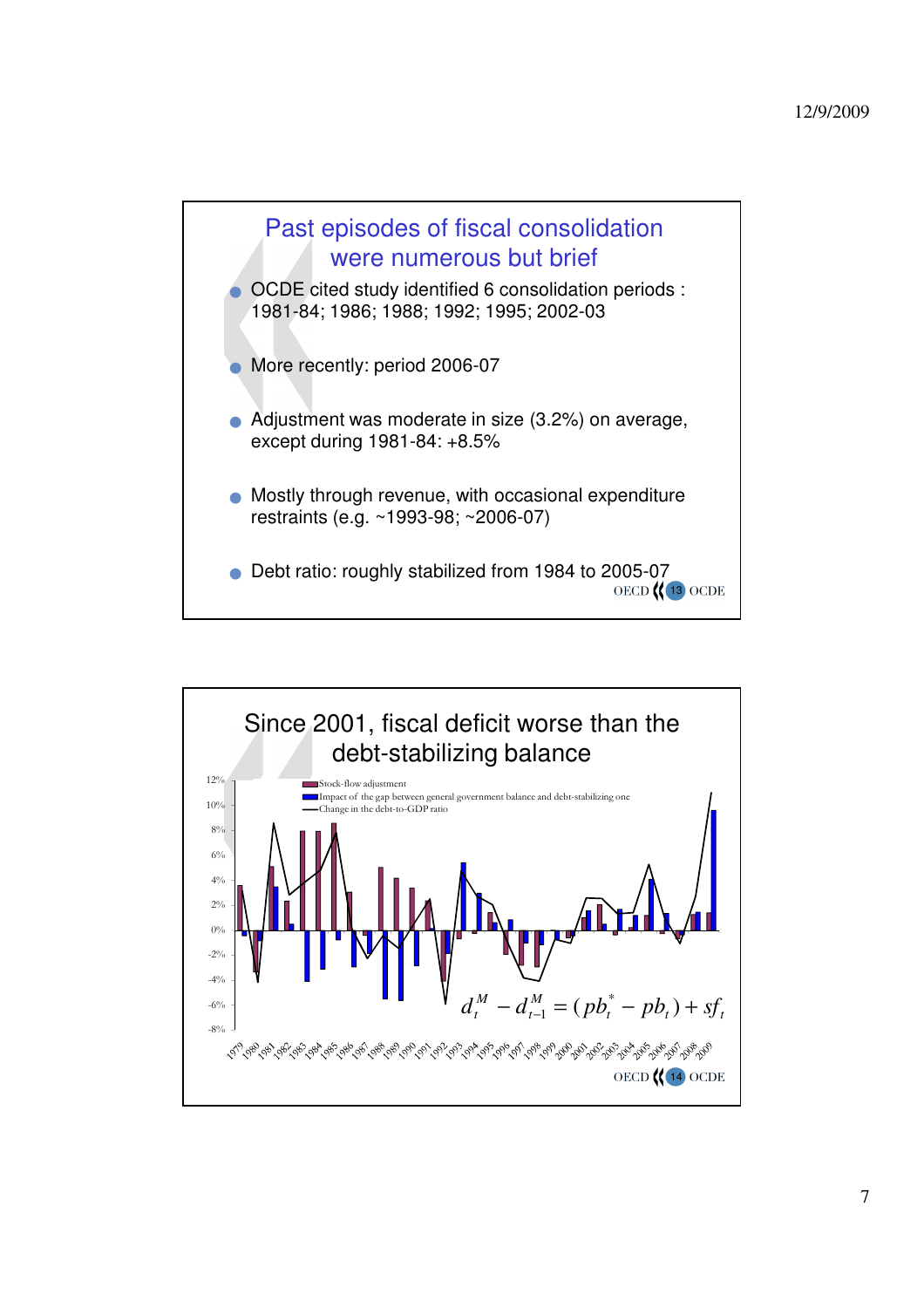

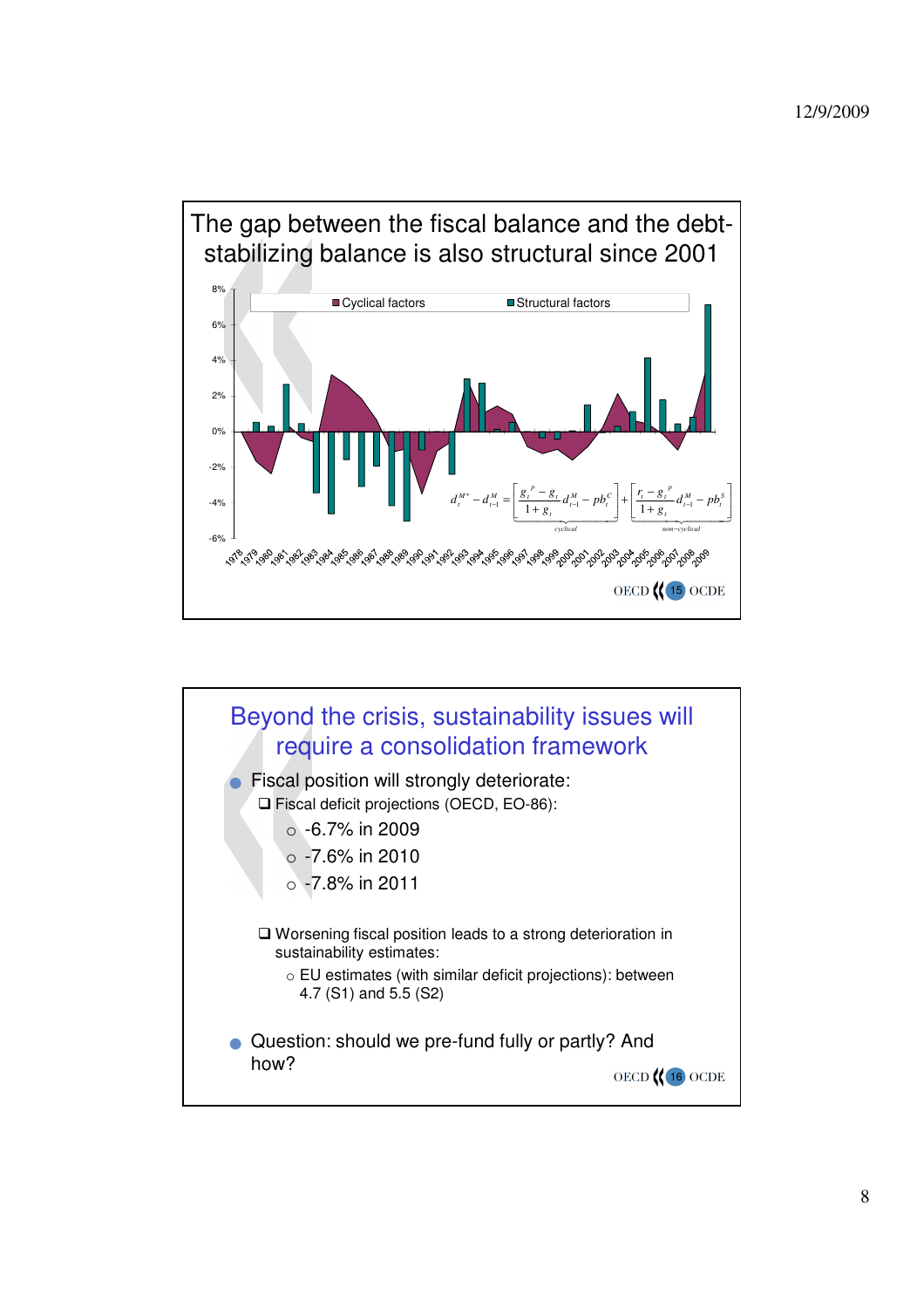

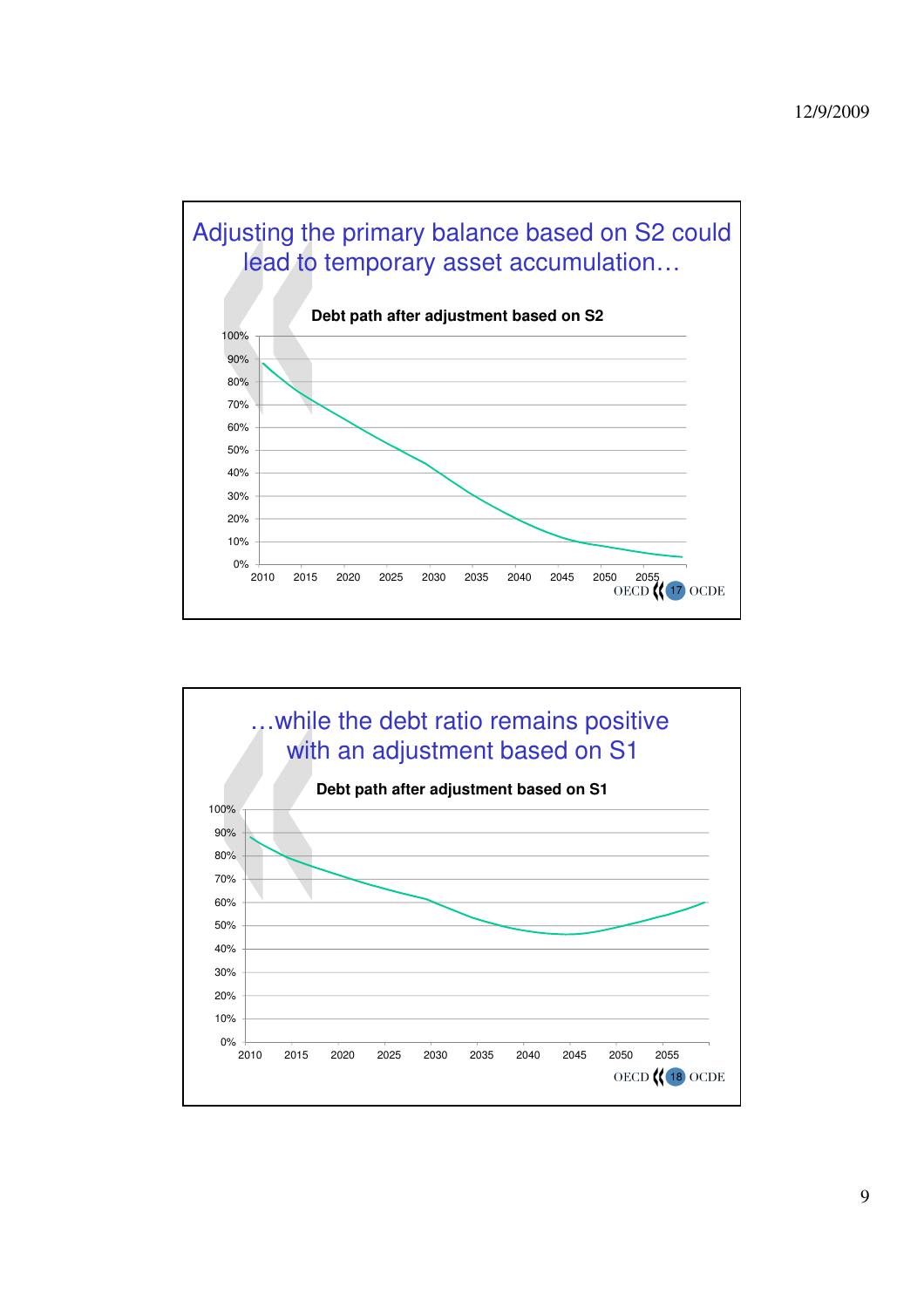